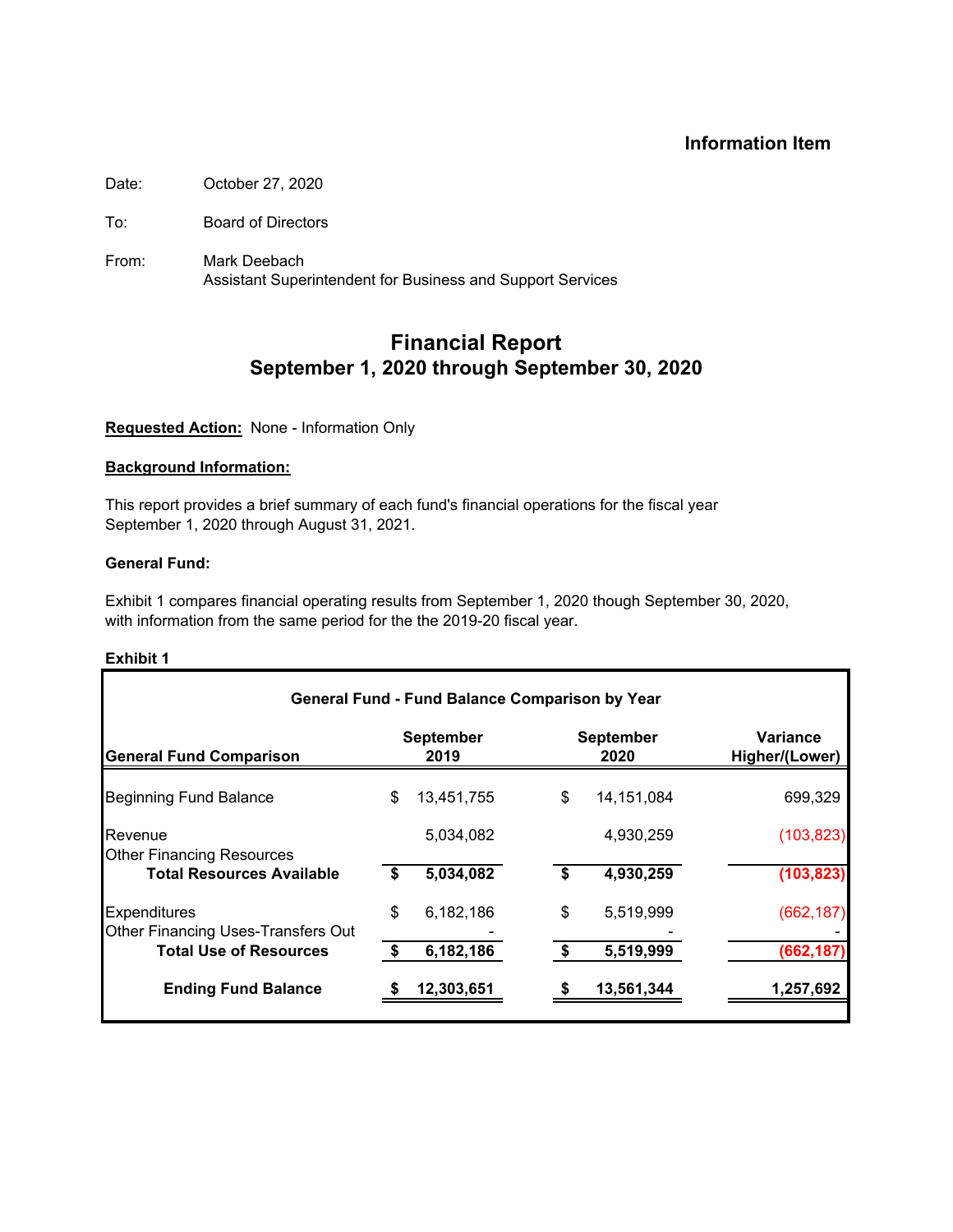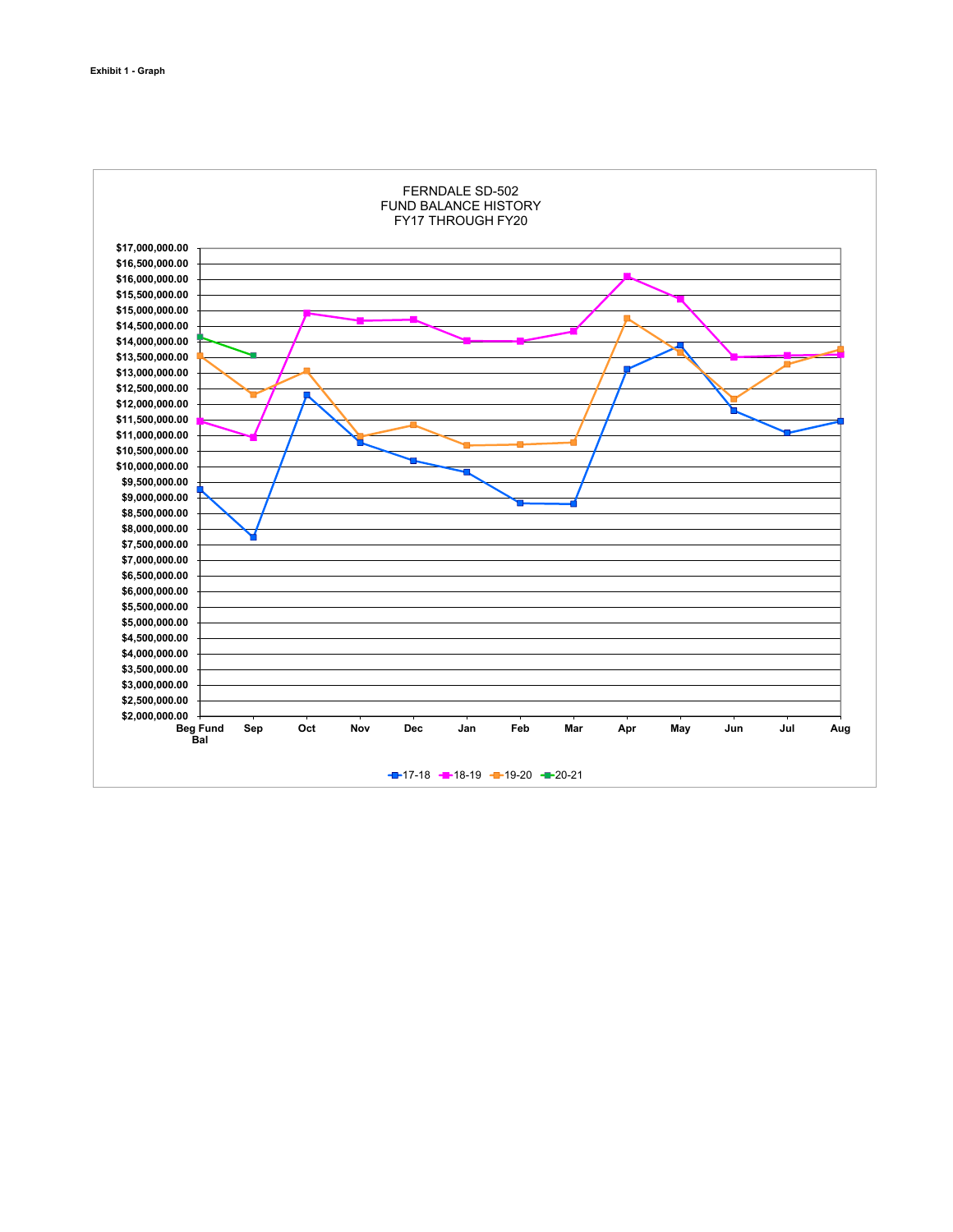### **ENROLLMENT**

**Comparison of Current Year Budget to Actual Monthly Totals and Comparison of Fiscal Year 2017 Through Fiscal Year 2020** 

| Exhibit 2     |        |                          |               |               |        |        |                                             |        |        |               |        |                       |          |
|---------------|--------|--------------------------|---------------|---------------|--------|--------|---------------------------------------------|--------|--------|---------------|--------|-----------------------|----------|
|               |        |                          |               |               |        |        | 2019-20 Ferndale School District Enrollment |        |        |               |        |                       |          |
| <b>FTE</b>    | Budget | Sep-20                   | <b>Oct-20</b> | <b>Nov-20</b> | Dec-20 | Jan-21 | Feb-21                                      | Mar-21 | Apr-21 | <b>May-21</b> | Jun-21 | Average<br><b>FTE</b> | Variance |
| Elementary    | 2,130  | 1,849.26                 | 1,845.58      |               |        |        |                                             |        |        |               |        | 1,847.42              | (282.58) |
| <b>Middle</b> | 1.110  | 1,043.84                 | 1,043.84      |               |        |        |                                             |        |        |               |        | 1,043.84              | (66.16)  |
| High          | 1,175  | 1,221.93                 | 1,211.33      |               |        |        |                                             |        |        |               |        | 1,216.63              | 41.63    |
|               |        | Total FTE 4,415 4,115.03 | 4,100.75      |               |        |        |                                             |        |        |               | ۰      | 4,107.89              | (307.11) |
|               |        |                          |               |               |        |        |                                             |        |        |               |        |                       |          |



| Annuai  | Average<br>FTE |
|---------|----------------|
| 2017-18 | 4.493.33       |
| 2018-19 | 4,469.92       |
| 2019-20 | 4,493.93       |
| 2020-21 | 4.111.46       |
|         |                |

٦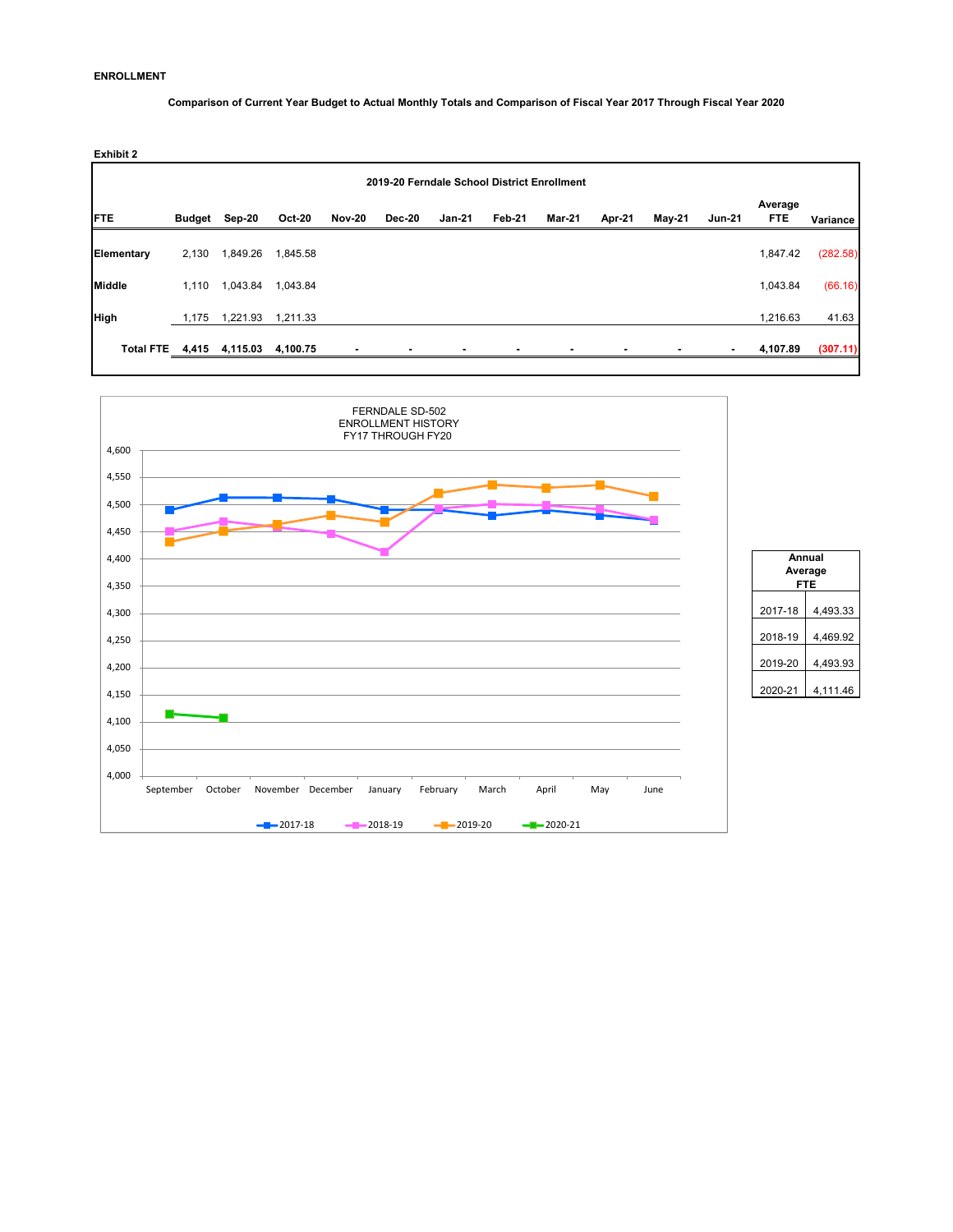# **REVENUE AND OTHER FINANCING SOURCES Comparison of Current Year and Actual for Previous Year**

Revenue from various sources and the increases or decreases from last year are shown in Exhibit 3.

|                           | Revenue and Other Financing Sources Comparison by Year |                          |                            |  |                          |                            |                          |                         |  |  |  |  |  |  |
|---------------------------|--------------------------------------------------------|--------------------------|----------------------------|--|--------------------------|----------------------------|--------------------------|-------------------------|--|--|--|--|--|--|
| <b>Revenue Source</b>     |                                                        | <b>September</b><br>2019 | <b>Percent</b><br>of Total |  | <b>September</b><br>2020 | <b>Percent</b><br>of Total | <b>Variance</b><br>$+/-$ | <b>Percent</b><br>$+/-$ |  |  |  |  |  |  |
| Local Taxes               | \$                                                     | 147.690                  | $2.93\%$ \$                |  | 190.441                  | 3.86%                      | 42,751                   | 28.95%                  |  |  |  |  |  |  |
| Local Non-Tax             |                                                        | 108.280                  | 2.15%                      |  | (42, 281)                | $-0.86\%$                  | (150, 561)               | $-139.05%$              |  |  |  |  |  |  |
| State, General Purpose    |                                                        | 3,857,940                | 76.64%                     |  | 3.759.561                | 76.25%                     | (98, 379)                | $-2.55%$                |  |  |  |  |  |  |
| State, Special Purpose    |                                                        | 920,173                  | 18.28%                     |  | 1,022,538                | 20.74%                     | 102.365                  | 11.12%                  |  |  |  |  |  |  |
| Federal, General Purpose  |                                                        |                          | $0.00\%$                   |  |                          | $0.00\%$                   |                          |                         |  |  |  |  |  |  |
| Federal, Special Purpose  |                                                        | $\blacksquare$           | $0.00\%$                   |  |                          | $0.00\%$                   |                          |                         |  |  |  |  |  |  |
| Revenue - Other District  |                                                        | $\blacksquare$           | $0.00\%$                   |  |                          | $0.00\%$                   |                          |                         |  |  |  |  |  |  |
| Revenue - Other Agency    |                                                        | ٠                        | $0.00\%$                   |  |                          | $0.00\%$                   |                          |                         |  |  |  |  |  |  |
| Revenue - Other Financing |                                                        |                          | $0.00\%$                   |  |                          | $0.00\%$                   |                          |                         |  |  |  |  |  |  |
| <b>Total Revenue</b>      |                                                        | 5,034,083                | 100.00% \$                 |  | 4,930,259                | $100.00\%$                 | (103, 823)               | $-2.06%$                |  |  |  |  |  |  |
|                           |                                                        |                          |                            |  |                          |                            |                          |                         |  |  |  |  |  |  |

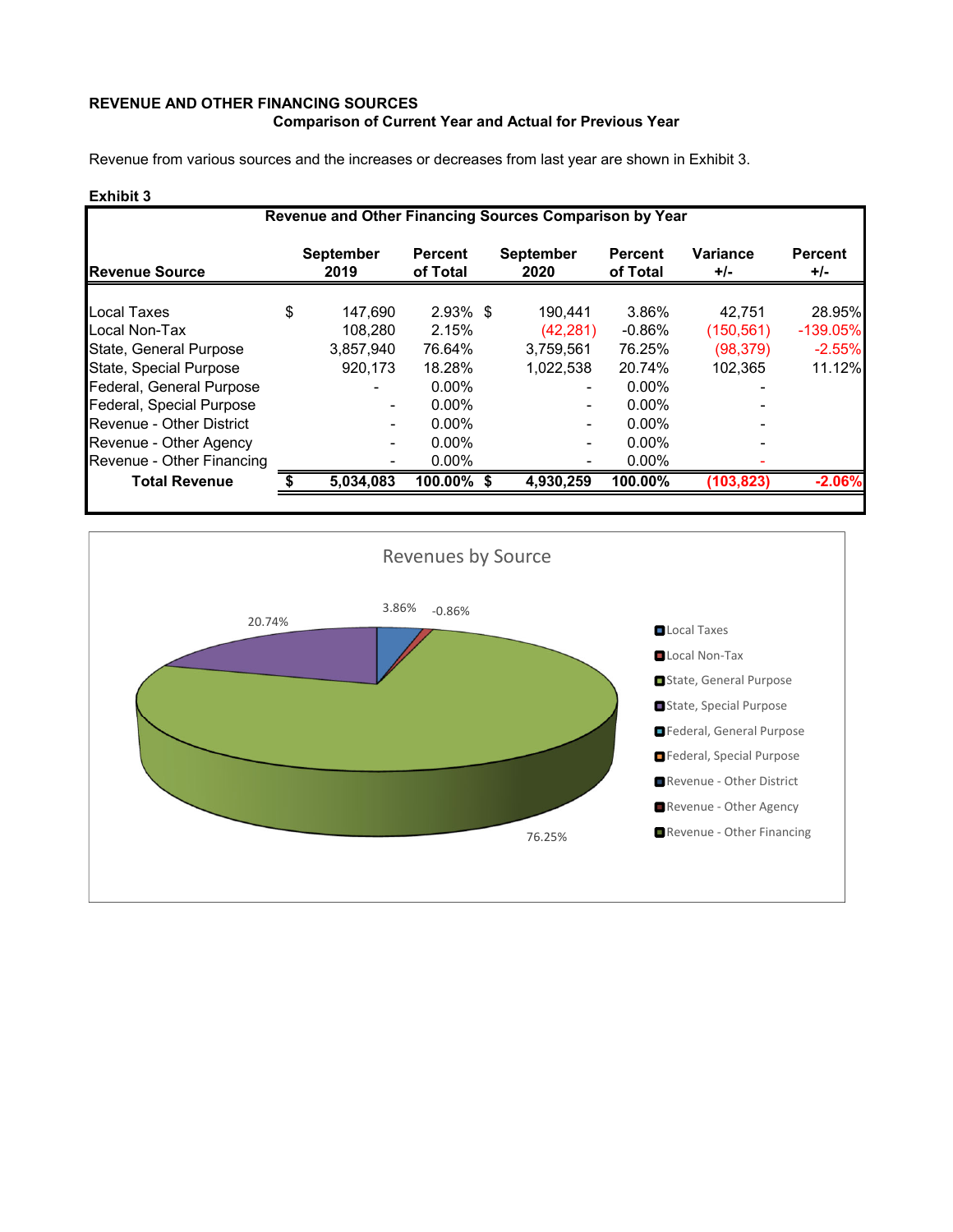## **EXPENDITURES**

**Comparison of Current Year and Actual for Previous Year** 

| <b>Expenditure and Other Financing Uses Comparison by Year</b> |    |                          |                            |  |                          |                            |  |                   |                         |  |  |  |  |
|----------------------------------------------------------------|----|--------------------------|----------------------------|--|--------------------------|----------------------------|--|-------------------|-------------------------|--|--|--|--|
| <b>Expenditure Source</b>                                      |    | <b>September</b><br>2019 | <b>Percent</b><br>of Total |  | <b>September</b><br>2020 | <b>Percent</b><br>of Total |  | Variance<br>$+/-$ | <b>Percent</b><br>$+/-$ |  |  |  |  |
| <b>Certificated Salaries</b>                                   | \$ | 2,483,332                | 40.17% \$                  |  | 2.254.104                | 40.84%                     |  | (229, 228)        | $-9.23%$                |  |  |  |  |
| <b>Classified Salaries</b>                                     |    | 1,040,116                | 16.82%                     |  | 736,517                  | 13.34%                     |  | (303, 599)        | $-29.19%$               |  |  |  |  |
| <b>Employee Benefits</b>                                       |    | 1,407,936                | 22.77%                     |  | 1,276,350                | 23.12%                     |  | (131,586)         | $-9.35%$                |  |  |  |  |
| <b>Supplies and Materials</b>                                  |    | 320,574                  | 5.19%                      |  | 141,417                  | 2.56%                      |  | (179, 157)        | $-55.89%$               |  |  |  |  |
| <b>Contractual Services</b>                                    |    | 915,404                  | 14.81%                     |  | 1,111,568                | 20.14%                     |  | 196,164           | 21.43%                  |  |  |  |  |
| Local Mileage & Travel                                         |    | 6.783                    | 0.11%                      |  | 42                       | $0.00\%$                   |  | (6.741)           | $-99.38%$               |  |  |  |  |
| Capital Outlay                                                 |    | 8,041                    | 0.13%                      |  |                          | $0.00\%$                   |  | (8,041)           | $-100.00\%$             |  |  |  |  |
| <b>Total Expenditures</b>                                      |    | 6,182,186                | $100.00\%$                 |  | 5,519,998                | 100.00%                    |  | (662, 187)        | $-10.71%$               |  |  |  |  |
|                                                                |    |                          |                            |  |                          |                            |  |                   |                         |  |  |  |  |

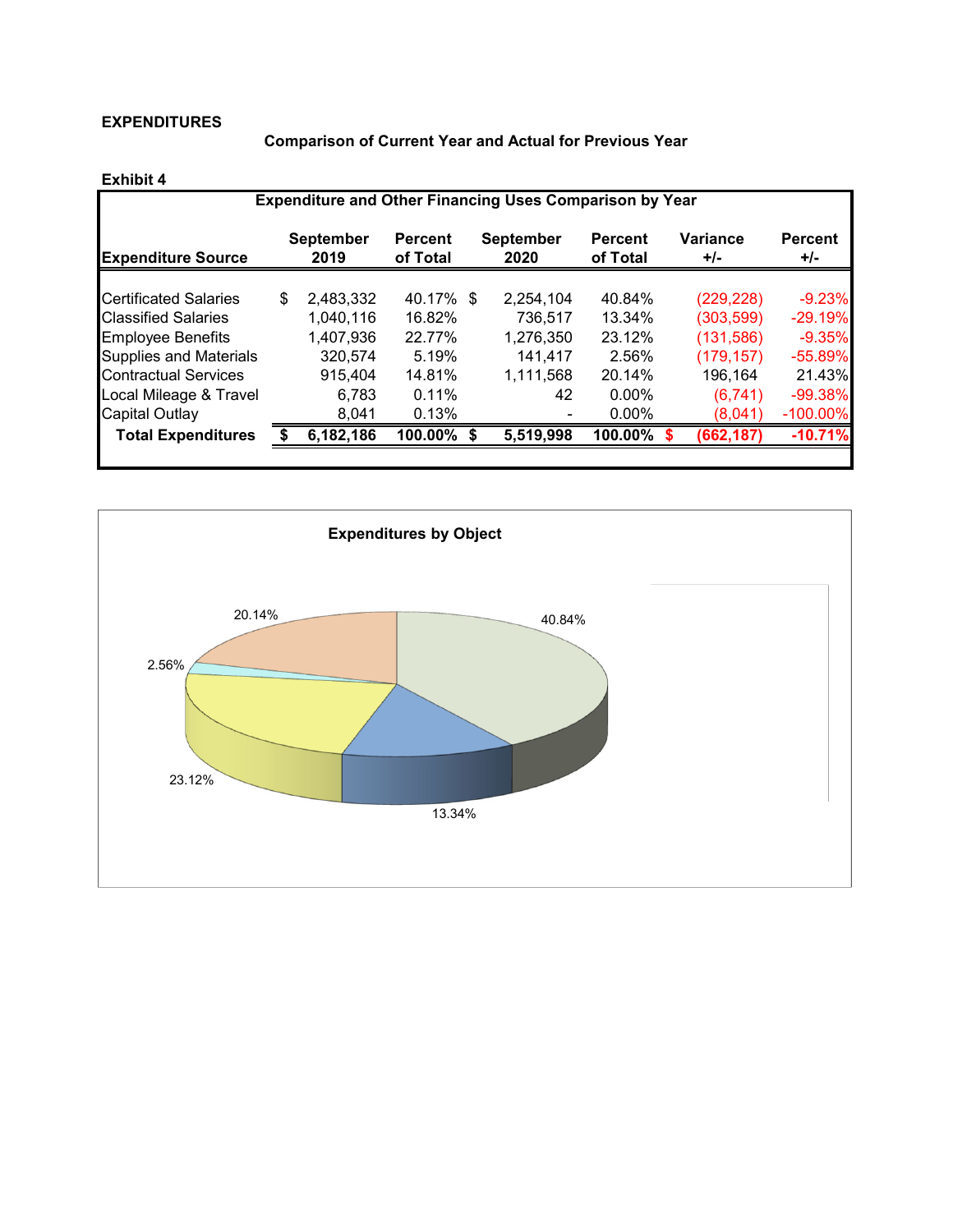### **RESERVED AND UNRESERVED FUNDS**

### **Comparison of Current Year and Actual for Previous Year**

The Restricted for Carryover category reflects state allocation carryover.

Carryover funds for state allocations and other grant funds are distributed to the program budgets.

| <b>Fund Balance Comparison by Year</b> |    |                   |                     |  |                      |                            |                 |                       |  |  |  |
|----------------------------------------|----|-------------------|---------------------|--|----------------------|----------------------------|-----------------|-----------------------|--|--|--|
| <b>Reserve Description</b>             |    | September<br>2019 | Percent<br>of Total |  | September<br>2020    | <b>Percent</b><br>of Total | Variance<br>+/- | <b>Percent</b><br>+/- |  |  |  |
| <b>Restricted for Other Items</b>      |    |                   |                     |  |                      |                            |                 |                       |  |  |  |
| <b>Restricted Unequal Ded Rev</b>      |    |                   |                     |  |                      |                            |                 |                       |  |  |  |
| <b>Restricted for Carryover</b>        | \$ | 395,692           | $3.22\%$ \$         |  | 431,017              | $3.18\%$ \$                | 35,325          | 8.93%                 |  |  |  |
| <b>Restricted for Skills Center</b>    |    |                   |                     |  |                      |                            |                 |                       |  |  |  |
| Restricted Carryover Food Svc          |    |                   |                     |  |                      |                            |                 |                       |  |  |  |
| <b>Restricted for Debt Service</b>     |    |                   |                     |  |                      |                            |                 |                       |  |  |  |
| <b>Restricted for Arb Rebate</b>       |    |                   |                     |  |                      |                            |                 |                       |  |  |  |
| Nonspend Fund Bal Inven/Prepd          |    | 144,123           | 1.17%               |  | 147,311              | 1.09%                      | 3,188           | 2.21%                 |  |  |  |
| <b>Restricted for Self Insurance</b>   |    |                   |                     |  |                      |                            |                 |                       |  |  |  |
| <b>Restricted for Uninsured Risks</b>  |    | 70,000            | 0.57%               |  | 70,000               | 0.52%                      |                 | $0.00\%$              |  |  |  |
| <b>Committed to Other Purposes</b>     |    |                   |                     |  |                      |                            |                 |                       |  |  |  |
| Comm to Min Fund Balance               |    |                   |                     |  |                      |                            |                 |                       |  |  |  |
| Assigned to Contingencies              |    | 2,150,000         | 17.47%              |  | 2,150,000            | 15.85%                     |                 | $0.00\%$              |  |  |  |
| Assign to Other Cap Projects           |    |                   |                     |  |                      |                            |                 |                       |  |  |  |
| Assigned to Other Purposes             |    | 5,611,455         | 45.61%              |  | 7,801,514            | 57.53%                     | 2,190,059       | 39.03%                |  |  |  |
| Unassigned Fund Balance                |    |                   |                     |  |                      |                            |                 |                       |  |  |  |
| Unassigned Minimum Fund Balance        |    | 3,932,381         | 31.96%              |  | 2,961,502            | 21.84%                     | (970, 879)      | $-24.69%$             |  |  |  |
| <b>Total Fund Balance</b>              | 5  | 12,303,651        |                     |  | 100.00% \$13,561,344 | 100.00%                    | 1,257,693       | 10.22%                |  |  |  |

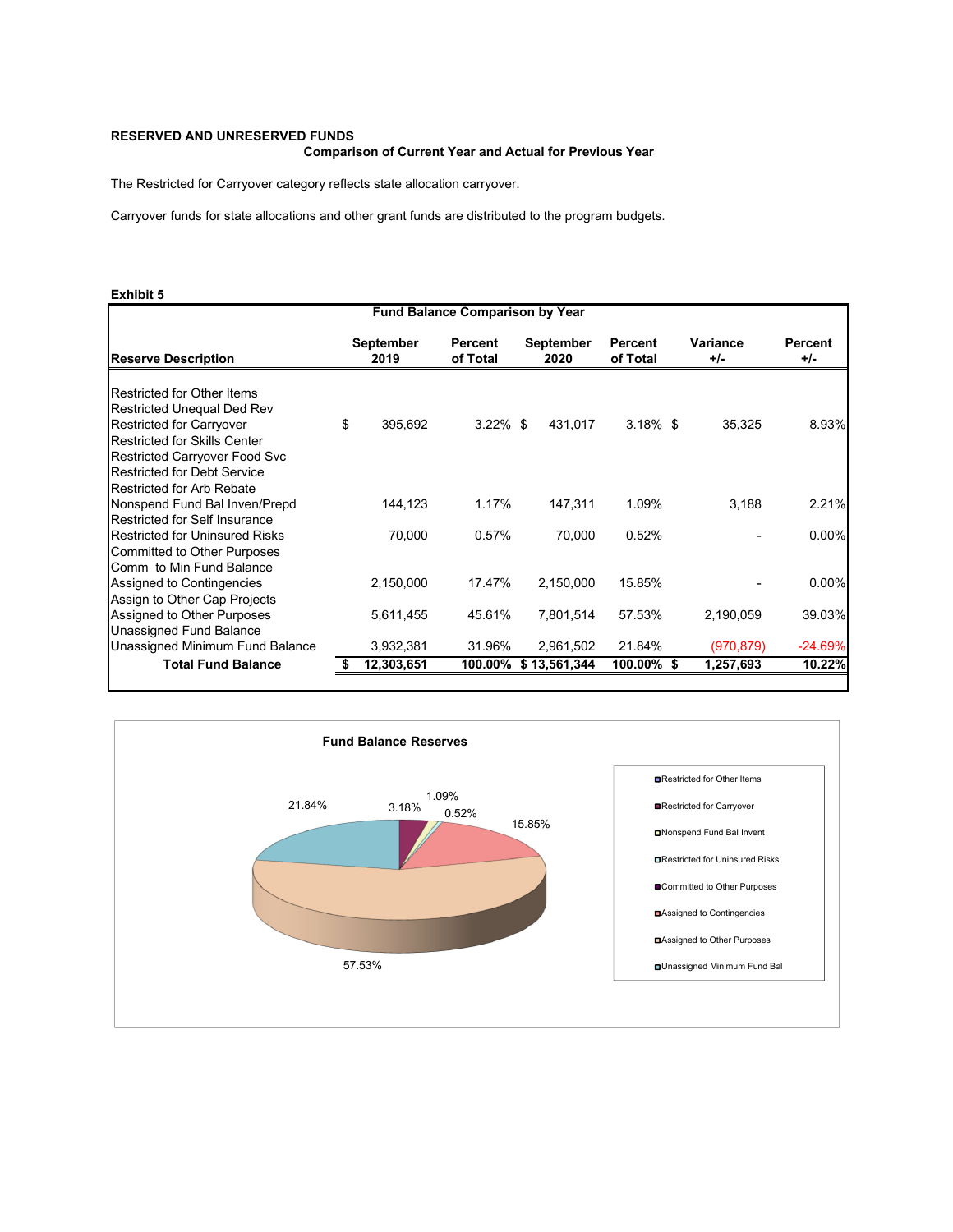#### **GENERAL FUND CASH FLOW PROJECTIONS**

The General Fund cash flow projections as of September 2020 is shown in Exhibit 6.

#### **2020-21 CASH FLOW PROJECTIONS**

|                                                                                                                                                                                                                          |                    |            | <b>CASH - Actual/Estimates</b> |   |        |                                |         |   | <b>PAYMENTS - Actual/Estimates</b> |                                             |                                                                                                                                                                                          |
|--------------------------------------------------------------------------------------------------------------------------------------------------------------------------------------------------------------------------|--------------------|------------|--------------------------------|---|--------|--------------------------------|---------|---|------------------------------------|---------------------------------------------|------------------------------------------------------------------------------------------------------------------------------------------------------------------------------------------|
|                                                                                                                                                                                                                          | Apportionment      | Levy       | Interest                       |   | Other  | <b>Total</b><br><b>Inflows</b> | Payroll |   | A/P                                | Total<br><b>Outflows</b>                    | <b>CASH</b><br><b>BALANCE</b>                                                                                                                                                            |
| <b>Beginning Balance</b><br><b>SEPTEMBER</b><br><b>OCTOBER</b><br><b>NOVEMBER</b><br><b>DECEMBER</b><br><b>JANUARY</b><br><b>FEBRUARY</b><br><b>MARCH</b><br><b>APRIL</b><br>MAY<br><b>JUNE</b><br>JULY<br><b>AUGUST</b> | \$<br>4,947,736 \$ | 189,735 \$ | 16,323 \$                      |   | 85,539 | 5,239,333                      | \$      |   | 4,223,232 \$ 1,428,718 \$          | 5,651,950<br>۰.<br>$\overline{\phantom{a}}$ | \$<br>14,302,275<br>13,889,658<br>13,889,658<br>13,889,658<br>13,889,658<br>13,889,658<br>13,889,658<br>13,889,658<br>13,889,658<br>13,889,658<br>13,889,658<br>13,889,658<br>13,889,658 |
| <b>Ending Totals</b>                                                                                                                                                                                                     | \$<br>4,947,736 \$ |            |                                | ፍ |        |                                |         | ¢ |                                    |                                             | \$                                                                                                                                                                                       |
| <b>Budget 2020-21</b>                                                                                                                                                                                                    |                    |            |                                |   |        | \$<br>72,451,762               |         |   |                                    | \$<br>78,647,615                            |                                                                                                                                                                                          |

| .v.v-l i |        |        | $\mathbf{u}$ | 1 <b>4, 7 0 1, 1 0 4</b> |           |           | $\mathbf{u}$ | 10,071,010 |
|----------|--------|--------|--------------|--------------------------|-----------|-----------|--------------|------------|
| 189,735  | 16,323 | 85,539 | 5,239,333    | 4,223,232                | 1,428,718 | 5,651,950 |              | 13,889,658 |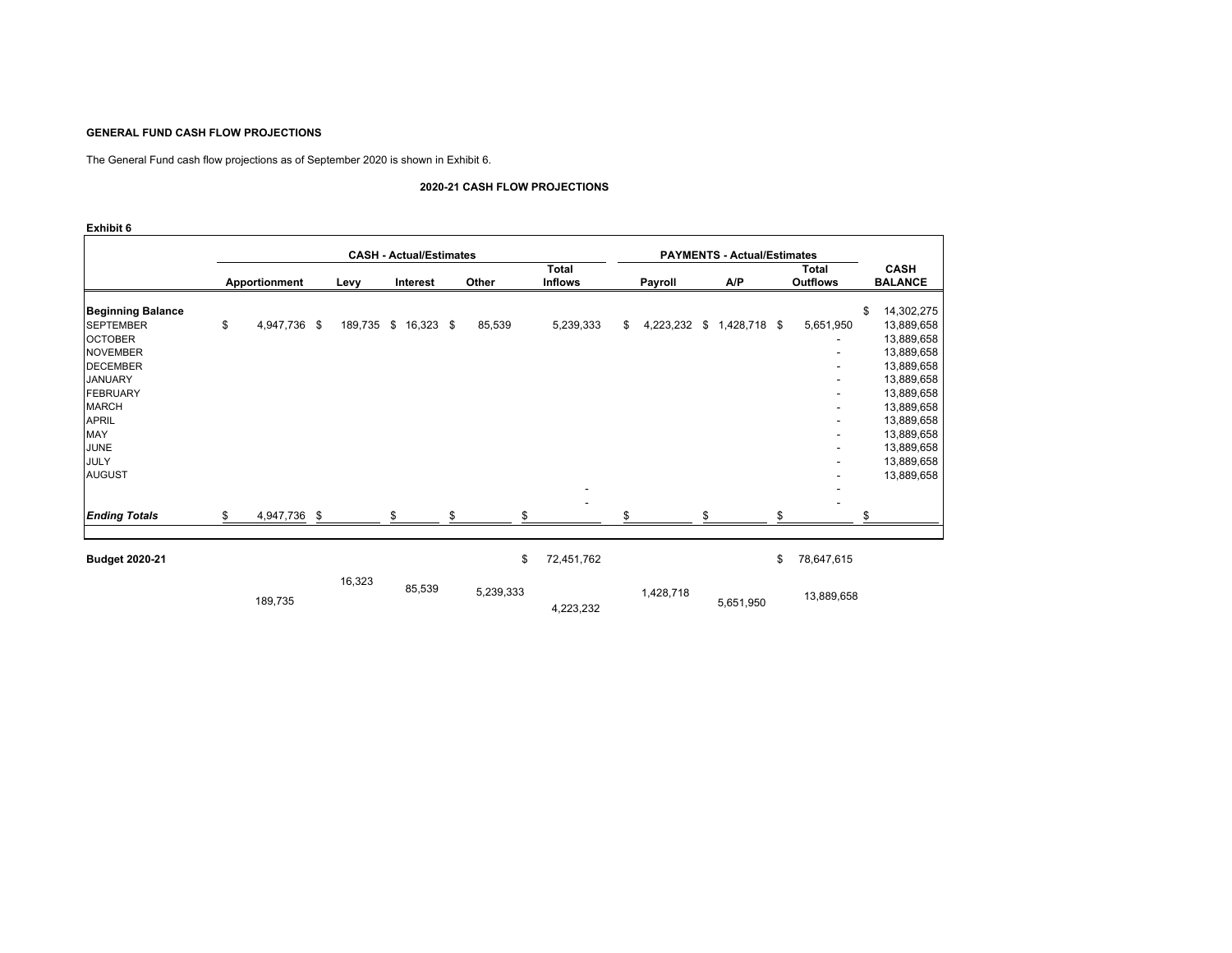### **GENERAL FUND - REVENUE CASH FLOW HISTORY**

The General Fund revenue cash flow history as percent of budget from 2018-19 through 2020-21 is shown in Exhibit 7.

| <b>Budgeted Revenue:</b> |                 | \$71,084,342<br>2018-19 |                |                 | \$72,451,762<br>2019-20 |                | \$67,883,086<br>2020-21 |                |                 |                |
|--------------------------|-----------------|-------------------------|----------------|-----------------|-------------------------|----------------|-------------------------|----------------|-----------------|----------------|
|                          |                 | AS % OF                 | AS % OF        |                 | AS % OF                 | AS % OF        |                         |                | AS % OF         | AS % OF        |
|                          | <b>ACTUAL</b>   | <b>BUDGETED</b>         | <b>ACTUAL</b>  | <b>ACTUAL</b>   | <b>BUDGETED</b>         | <b>ACTUAL</b>  |                         | <b>ACTUAL</b>  | <b>BUDGETED</b> | <b>ACTUAL</b>  |
|                          | <b>REVENUE</b>  | <b>REVENUE</b>          | <b>REVENUE</b> | <b>REVENUE</b>  | <b>REVENUE</b>          | <b>REVENUE</b> |                         | <b>REVENUE</b> | <b>REVENUE</b>  | <b>REVENUE</b> |
| <b>SEPT</b>              | \$<br>5,072,314 | 7.14%                   | 7.22%          | \$<br>5,032,343 | 6.95%                   | 6.95%          | \$                      | 4,930,259      | 7.26%           |                |
| <b>OCT</b>               | 9,816,050       | 20.94%                  | 21.18%         | 6,791,643       | 16.32%                  | 16.32%         |                         |                |                 |                |
| <b>NOV</b>               | 5,215,580       | 28.28%                  | 28.60%         | 3,952,661       | 21.78%                  | 21.78%         |                         |                |                 |                |
| <b>DEC</b>               | 5,378,454       | 35.85%                  | 36.25%         | 5,451,515       | 29.30%                  | 29.30%         |                         |                |                 |                |
| <b>JAN</b>               | 5,242,324       | 43.22%                  | 43.71%         | 5,637,818       | 37.08%                  | 37.08%         |                         |                |                 |                |
| <b>FEB</b>               | 5,326,226       | 50.72%                  | 51.28%         | 5,800,141       | 45.09%                  | 45.09%         |                         |                |                 |                |
| <b>MAR</b>               | 5,737,145       | 58.79%                  | 59.45%         | 5,737,358       | 53.01%                  | 53.01%         |                         |                |                 |                |
| <b>APR</b>               | 7,892,537       | 69.89%                  | 70.67%         | 10,410,578      | 67.37%                  | 67.37%         |                         |                |                 |                |
| <b>MAY</b>               | 4,627,946       | 76.40%                  | 77.26%         | 4,300,959       | 73.31%                  | 73.31%         |                         |                |                 |                |
| <b>JUNE</b>              | 3,688,041       | 81.59%                  | 82.50%         | 4,091,995       | 78.96%                  | 78.96%         |                         |                |                 |                |
| <b>JULY</b>              | 6,048,078       | 90.10%                  | 91.11%         | 7,682,517       | 89.56%                  | 89.56%         |                         |                |                 |                |
| <b>AUG</b>               | 6,251,569       | 98.89%                  | 100.00%        | 6,442,275       | 98.45%                  | 98.45%         |                         |                |                 |                |
|                          | \$70,296,263    |                         |                | \$71,331,804    |                         |                |                         | \$4,930,259    |                 |                |

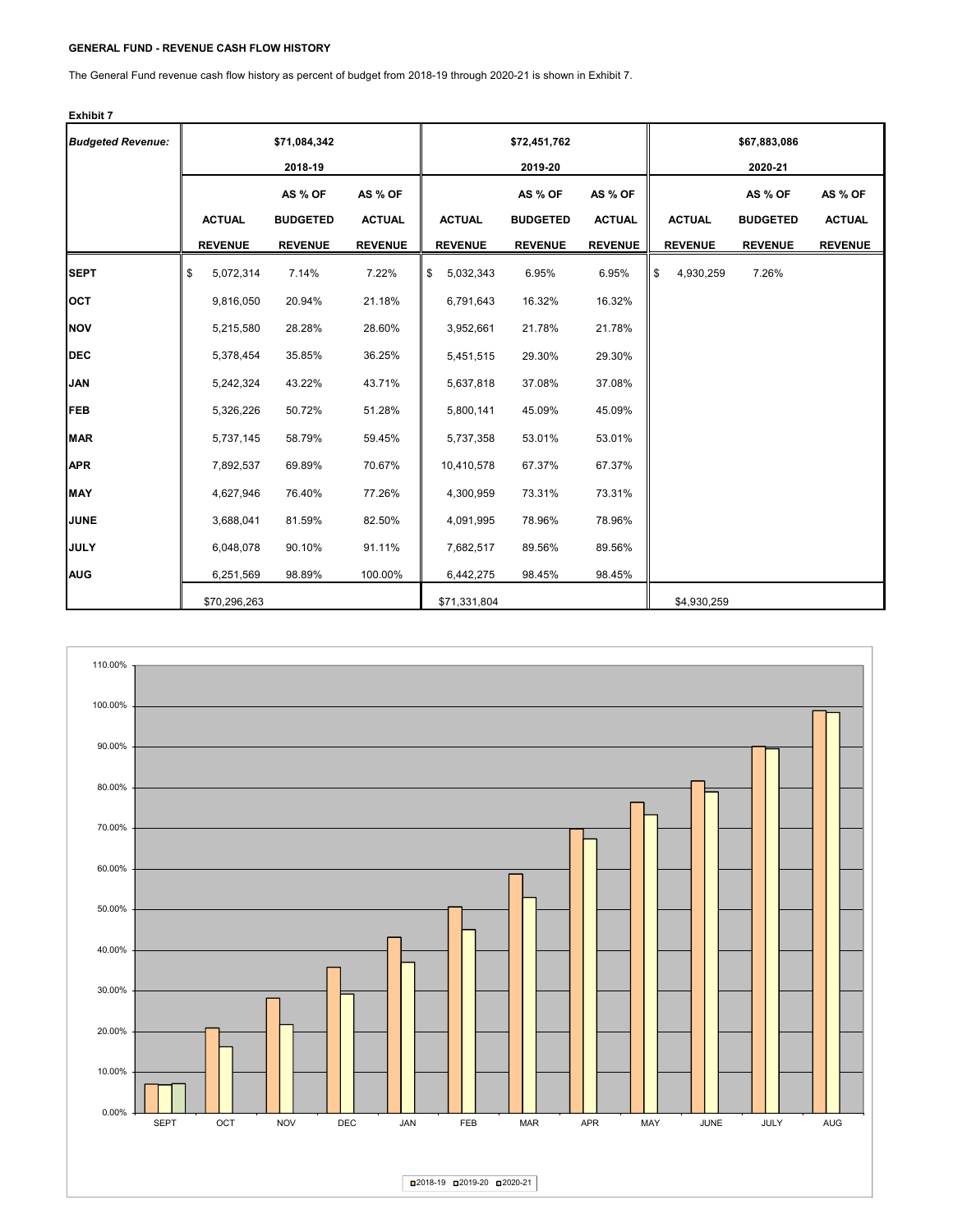## **GENERAL FUND - EXPENDITURE CASH FLOW HISTORY**

The General Fund expenditure cash flow history as percent of budget from 2018-19 through 2020-21 is shown in Exhibit 8.

| <b>Budgeted Expdtrs.</b> |                 | \$74,105,810    |               |                 | \$78,647,615    |                |                 | \$74,037,550    |                |
|--------------------------|-----------------|-----------------|---------------|-----------------|-----------------|----------------|-----------------|-----------------|----------------|
|                          |                 | 2018-19         |               |                 | 2019-20         |                |                 | 2020-21         |                |
|                          |                 | AS % OF         | AS % OF       |                 | AS % OF         | AS % OF        |                 | AS % OF         | AS % OF        |
|                          | <b>ACTUAL</b>   | <b>BUDGETED</b> | <b>ACTUAL</b> | <b>ACTUAL</b>   | <b>BUDGETED</b> | <b>ACTUAL</b>  | <b>ACTUAL</b>   | <b>BUDGETED</b> | <b>ACTUAL</b>  |
|                          | <b>EXPEND.</b>  | EXPEND.         | EXPEND.       | <b>EXPEND.</b>  | EXPEND.         | <b>EXPEND.</b> | <b>EXPEND.</b>  | <b>EXPEND.</b>  | <b>EXPEND.</b> |
| <b>SEPT</b>              | 5,596,068<br>\$ | 7.55%           | 8.23%         | \$<br>6,189,578 | 7.87%           | 7.87%          | \$<br>5,519,999 | 7.46%           |                |
| <b>OCT</b>               | 5,826,355       | 15.41%          | 16.81%        | 6,128,277       | 15.66%          | 15.66%         |                 |                 |                |
| <b>NOV</b>               | 5,432,479       | 22.74%          | 24.80%        | 5,937,048       | 23.21%          | 23.21%         |                 |                 |                |
| <b>IDEC</b>              | 5,341,008       | 29.95%          | 32.66%        | 5,187,631       | 29.81%          | 29.81%         |                 |                 |                |
| JAN                      | 5,750,291       | 37.71%          | 41.12%        | 6,280,668       | 37.79%          | 37.79%         |                 |                 |                |
| <b>FEB</b>               | 5,336,824       | 44.91%          | 48.98%        | 5,782,962       | 45.15%          | 45.15%         |                 |                 |                |
| <b>MAR</b>               | 5,421,549       | 52.23%          | 56.96%        | 5,672,637       | 52.36%          | 52.36%         |                 |                 |                |
| <b>APR</b>               | 6,132,002       | 60.50%          | 65.98%        | 6,433,029       | 60.54%          | 60.54%         |                 |                 |                |
| <b>MAY</b>               | 5,357,864       | 67.73%          | 73.86%        | 5,399,326       | 67.40%          | 67.40%         |                 |                 |                |
| <b>JUNE</b>              | 5,542,799       | 75.21%          | 82.02%        | 5,580,111       | 74.50%          | 74.50%         |                 |                 |                |
| <b>JULY</b>              | 6,000,845       | 83.31%          | 90.85%        | 6,567,234       | 82.85%          | 82.85%         |                 |                 |                |
| <b>AUG</b>               | 6,217,492       | 91.70%          | 100.00%       | 5,963,292       | 90.43%          | 90.43%         |                 |                 |                |
|                          | \$67,955,576    |                 |               | \$71,121,793    |                 |                | \$5,519,999     |                 |                |

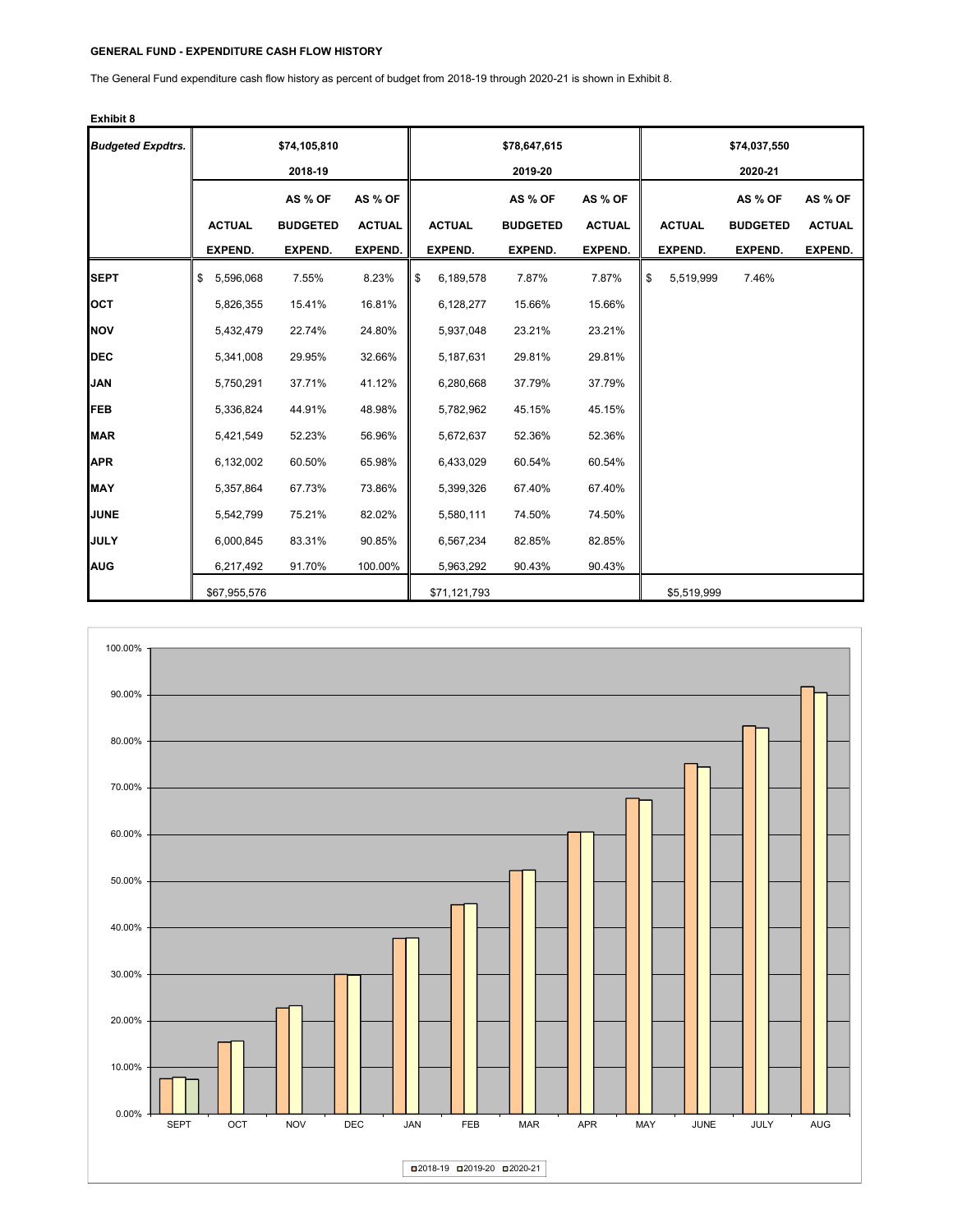## **OTHER FUNDS:**

## **Capital Projects Fund, Debt Service Fund, ASB Fund and Transportaion Vehicle Fund**

**Exhibit 9** shows financial information for September 1, 2020 through August 31, 2021, for each of the other funds in the district.

| <b>Budget Status Report - Other Funds</b> |    |                                         |    |                                                                    |  |                                           |                                                             |  |                                                                           |                                                            |  |  |  |  |
|-------------------------------------------|----|-----------------------------------------|----|--------------------------------------------------------------------|--|-------------------------------------------|-------------------------------------------------------------|--|---------------------------------------------------------------------------|------------------------------------------------------------|--|--|--|--|
| Fund                                      |    | <b>Beginning</b><br><b>Fund Balance</b> |    | <b>September</b><br><b>Ending</b><br><b>Fund</b><br><b>Balance</b> |  | September<br><b>YTD</b><br><b>Revenue</b> | % of<br><b>Revenue</b><br><b>Budget</b><br><b>Collected</b> |  | <b>September</b><br><b>YTD Expenditures</b><br>and<br><b>Encumbrances</b> | $%$ of<br><b>Expenditure</b><br><b>Budget</b><br>Obligated |  |  |  |  |
| Capital Projects Fund                     | \$ | 80,909,555                              | \$ | 80,203,863 \$                                                      |  | 72,780                                    | $0.15\%$ \$                                                 |  | 10,576,715                                                                | 15.33%                                                     |  |  |  |  |
| Debt Service Fund                         | \$ | 3.168.334                               | \$ | $3,294,960$ \$                                                     |  | 126.627                                   | $1.68\%$ \$                                                 |  |                                                                           | 0.00%                                                      |  |  |  |  |
| <b>ASB Fund</b>                           | \$ | 393,546                                 | \$ | 383.788 \$                                                         |  | 5,971                                     | $0.84\%$ \$                                                 |  | 51.018                                                                    | 7.75%                                                      |  |  |  |  |
| <b>Transportation Vehicle Fund</b>        | \$ | 1,289,569                               | \$ | 1,290,727 \$                                                       |  | 1,158                                     | $0.31\%$ \$                                                 |  |                                                                           | 0.00%                                                      |  |  |  |  |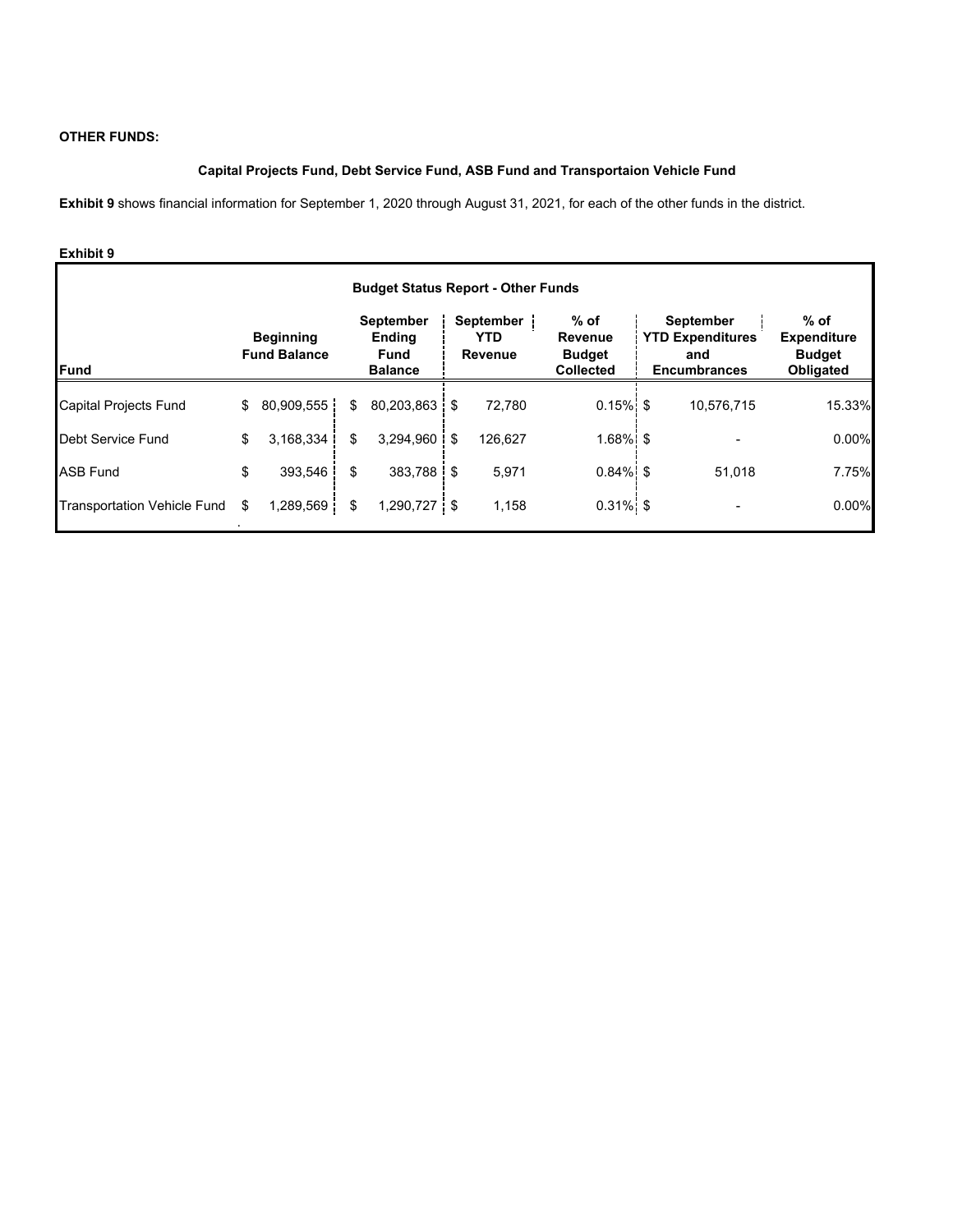### 10--General Fund-- FUND BALANCE -- AGENCY ACCOUNTS -- Original -- BUDGET-STATUS-REPORT Fiscal Year 2020 (September 1, 2020 - August 31, 2021)

|                                                  | ANNUAL        | <b>ACTUAL</b>  | <b>ACTUAL</b>    |                     |                     |          |
|--------------------------------------------------|---------------|----------------|------------------|---------------------|---------------------|----------|
| A. REVENUES/OTHER FIN. SOURCES                   | <b>BUDGET</b> | FOR MONTH      | FOR YEAR         | <b>ENCUMBRANCES</b> | BALANCE             | PERCENT  |
| 1000 LOCAL TAXES                                 | 5,016,328     | 190,441.12     | 190,441.12       |                     | 4,825,886.88        | 3.80     |
| 2000 LOCAL SUPPORT NONTAX                        | 919,500       | $42, 281.19 -$ | $42, 281.19 -$   |                     | 961,781.19          | $4.60 -$ |
| 3000 STATE, GENERAL PURPOSE                      | 43,470,692    | 3,759,561.20   | 3,759,561.20     |                     | 39,711,130.80       | 8.65     |
| 4000 STATE, SPECIAL PURPOSE                      | 11,843,606    | 1,022,537.50   | 1,022,537.50     |                     | 10,821,068.50       | 8.63     |
| 5000 FEDERAL, GENERAL PURPOSE                    | 392,882       | .00            | .00              |                     | 392,882.00          | 0.00     |
| 6000 FEDERAL, SPECIAL PURPOSE                    | 3,268,578     | .00            | .00              |                     | 3,268,578.00        | 0.00     |
| 7000 REVENUES FR OTH SCH DIST                    | $\Omega$      | .00            | .00              |                     | .00                 | 0.00     |
| 8000 OTHER AGENCIES AND ASSOCIATES               | 2,970,000     | .00            | .00              |                     | 2,970,000.00        | 0.00     |
| 9000 OTHER FINANCING SOURCES                     | 1,500         | .00            | .00              |                     | 1,500.00            | 0.00     |
| Total REVENUES/OTHER FIN. SOURCES                | 67,883,086    | 4,930,258.63   | 4,930,258.63     |                     | 62,952,827.37       | 7.26     |
| <b>B. EXPENDITURES</b>                           |               |                |                  |                     |                     |          |
| Regular Instruction<br>00                        | 40,298,203    | 2,872,007.74   | 2,872,007.74     | 27,881,065.02       | 9,545,130.24        | 76.31    |
| Federal Stimulus<br>10                           | $\mathbf 0$   | .00            | .00              | 0.00                | .00                 | 0.00     |
| 20<br>Special Ed Instruction                     | 10,992,483    | 765,299.53     | 765, 299.53      | 9,043,223.71        | 1, 183, 959. 76     | 89.23    |
| Voc. Ed Instruction<br>30                        | 2,410,951     | 156,436.66     | 156,436.66       | 1,699,322.01        | 555,192.33          | 76.97    |
| 40<br>Skills Center Instruction                  | $\mathbf 0$   | .00            | .00              | 0.00                | .00                 | 0.00     |
| 50+60 Compensatory Ed Instruct.                  | 4,807,206     | 380, 423.99    | 380, 423.99      | 2,655,771.07        | 1,771,010.94        | 63.16    |
| 70<br>Other Instructional Pgms                   | 273,235       | 13,610.98      | 13,610.98        | 110,430.16          | 149,193.86          | 45.40    |
| Community Services<br>80                         | 156,000       | .00            | .00              | 6,257.92            | 149,742.08          | 4.01     |
| 90<br>Support Services                           | 15,099,468    | 1,332,219.70   | 1,332,219.70     | 6,707,808.40        | 7,059,439.90        | 53.25    |
| Total EXPENDITURES                               | 74,037,546    | 5,519,998.60   | 5,519,998.60     | 48,103,878.29       | 20, 413, 669.11     | 72.43    |
| C. OTHER FIN. USES TRANS. OUT (GL 536)           | $\mathbf 0$   | .00            | .00              |                     |                     |          |
| D. OTHER FINANCING USES (GL 535)                 | $\mathbf 0$   | .00            | .00              |                     |                     |          |
| E. EXCESS OF REVENUES/OTHER FIN. SOURCES         |               |                |                  |                     |                     |          |
| OVER (UNDER) EXP/OTH FIN USES (A-B-C-D)          | $6,154,460-$  | 589,739.97-    | 589,739.97-      |                     | 5,564,720.03 90.42- |          |
| F. TOTAL BEGINNING FUND BALANCE                  | 12,730,709    |                | 14, 151, 084. 34 |                     |                     |          |
| G. G/L 898 PRIOR YEAR ADJUSTMENTS (+OR-)         | XXXXXXXXX     |                | .00              |                     |                     |          |
| H. TOTAL ENDING FUND BALANCE<br>$(E+F + OR - G)$ | 6,576,249     |                | 13,561,344.37    |                     |                     |          |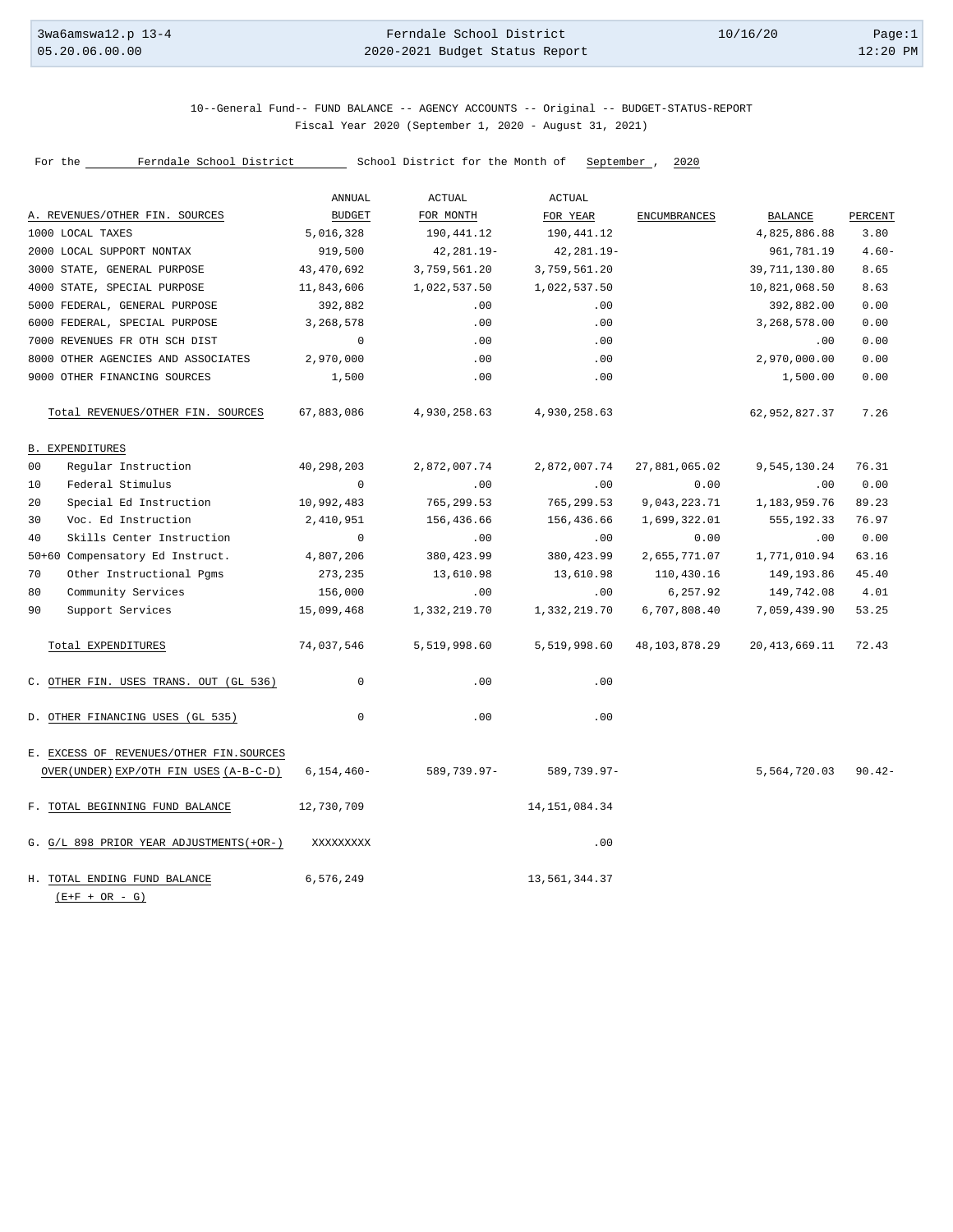| I. ENDING FUND BALANCE ACCOUNTS:                |            |               |
|-------------------------------------------------|------------|---------------|
| G/L 810 Restricted For Other Items              | $\Omega$   | .00           |
| G/L 815 Restric Unequalized Deduct Rev          | $\Omega$   | .00           |
| G/L 821 Restricted for Carryover                | 431,017    | 431,017.47    |
| G/L 825 Restricted for Skills Center            | $\Omega$   | .00           |
| G/L 828 Restricted for C/O of FS Rev            | $\Omega$   | .00           |
| G/L 830 Restricted for Debt Service             | $\Omega$   | .00           |
| G/L 835 Restrictd For Arbitrage Rebate          | $\Omega$   | .00           |
| G/L 840 Nonspnd FB - Invent/Prepd Itms          | 147,311    | 147,310.84    |
| G/L 845 Restricted for Self-Insurance           | 0          | .00           |
| G/L 850 Restricted for Uninsured Risks 70,000   |            | 70,000.00     |
| G/L 870 Committed to Other Purposes             | $\Omega$   | .00           |
| G/L 872 Committd to Econmo Stabilizatn          | $\Omega$   | .00           |
| G/L 875 Assigned Contingencies                  | 2,150,000  | 2,150,000.00  |
| G/L 884 Assigned to Other Cap Projects          | $\Omega$   | .00           |
| G/L 888 Assigned to Other Purposes 6,000,000    |            | 7,801,514.06  |
| G/L 890 Unassigned Fund Balance                 | 6,154,460- | .00           |
| G/L 891 Unassigned Min Fnd Bal Policy 3,932,381 |            | 2,961,502.00  |
|                                                 |            |               |
| TOTAL                                           | 6,576,249  | 13,561,344.37 |
|                                                 |            |               |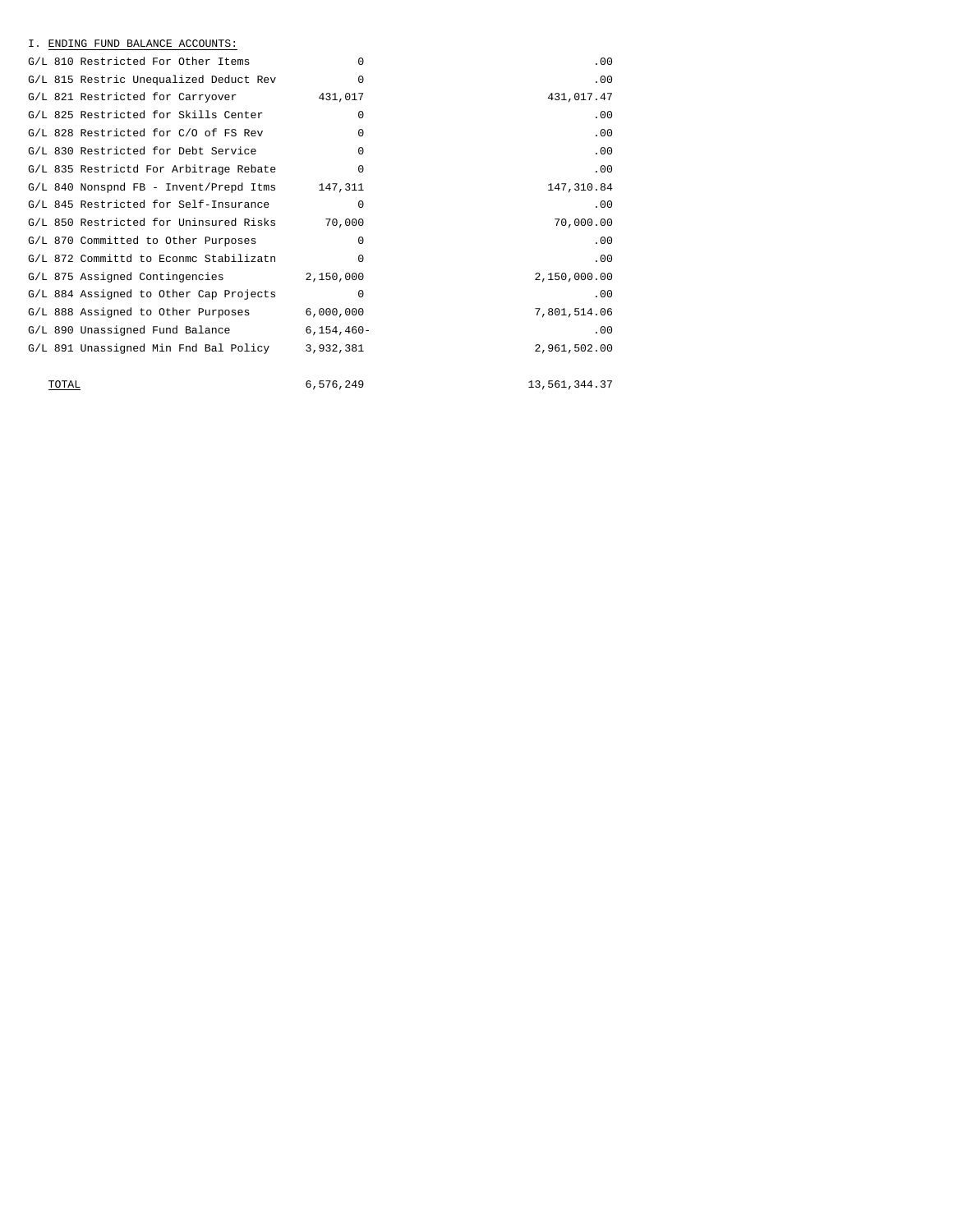## 3frbud12.p 72-4 Page:1 [05.20.06.00.00](https://05.20.06.00.00) GF - OBJECT SUMMARY (Date: 9/2020) 12:11 PM

|                             | $2020 - 21$     |                 |                |                | Outstanding   |                 |       |
|-----------------------------|-----------------|-----------------|----------------|----------------|---------------|-----------------|-------|
| O OBBB                      | Original Budget | Budget          | Current        | Year-to-Date   | Encumbrance   | Balance         |       |
| 0 DEBIT TRANSFERS           | 100,000.00      | 100,000.00      | 0.00           | 0.00           | 0.00          | 100,000.00      | 0.00  |
| 1 CREDIT TRANSFERS          | $-100,000.00$   | $-100,000.00$   | 0.00           | 0.00           | 0.00          | $-100,000.00$   | 0.00  |
| 2 SALARIES- CERT EMPLOYEES  | 29, 345, 942.00 | 29, 479, 039.81 | 2, 254, 104.42 | 2, 254, 104.42 | 23,866,920.47 | 3,358,014.92    | 88.61 |
| 3 SALARIES- CLASS EMPLOYEES | 12,020,448.47   | 12,011,413.91   | 736,517.49     | 736,517.49     | 7,381,627.26  | 3,893,269.16    | 67.59 |
| 4 EMP BENE & PAYROLL TAXES  | 16,505,494.17   | 16, 461, 108.88 | 1,276,350.06   | 1,276,350.06   | 13,926,545.15 | 1,258,213.67    | 92.36 |
| 5 SUPPLIES & MATERIALS      | 7,914,239.36    | 6,874,308.11    | 141,416.65     | 141,416.65     | 988,167.71    | 5,744,723.75    | 16.43 |
| 7 PURCHASED SERVICES        | 7,600,637.00    | 8,559,390.29    | 1,111,568.00   | 1,111,568.00   | 1,938,177.70  | 5,509,644.59    | 35.63 |
| 8 TRAVEL                    | 17,660.00       | 19,160.00       | 41.98          | 41.98          | 2,440.00      | 16,678.02       | 12.95 |
| 9 CAPITAL OUTLAY            | 633,128.00      | 633,128.00      | 0.00           | 0.00           | 0.00          | 633,128.00      | 0.00  |
| - EXPENDITURES              | 74,037,549.00   | 74,037,549.00   | 5,519,998.60   | 5,519,998.60   | 48,103,878.29 | 20, 413, 672.11 | 72.43 |
| Grand Expense Totals        | 74,037,549.00   | 74,037,549.00   | 5,519,998.60   | 5,519,998.60   | 48,103,878.29 | 20, 413, 672.11 | 72.43 |

**Number of Accounts:** 3983

\*\*\*\*\*\*\*\*\*\*\*\*\*\*\*\*\*\*\*\*\*\*\*\* End of report \*\*\*\*\*\*\*\*\*\*\*\*\*\*\*\*\*\*\*\*\*\*\*\*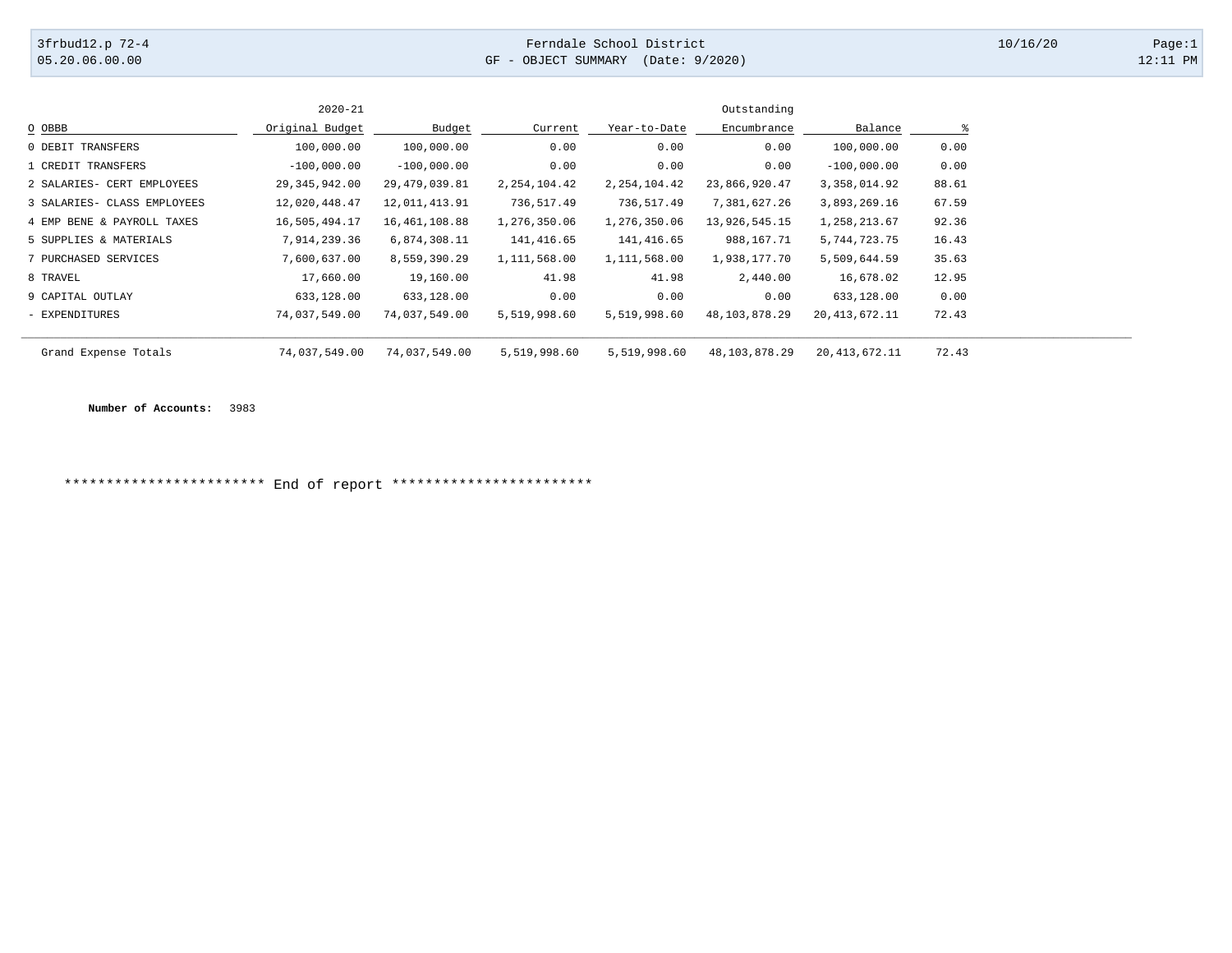### 20--Capital Projects-- FUND BALANCE -- AGENCY ACCOUNTS -- Original -- BUDGET-STATUS-REPORT Fiscal Year 2020 (September 1, 2020 - August 31, 2021)

|                                                  | ANNUAL         | <b>ACTUAL</b>  | <b>ACTUAL</b>   |              |                  |          |
|--------------------------------------------------|----------------|----------------|-----------------|--------------|------------------|----------|
| A. REVENUES/OTHER FIN. SOURCES                   | <b>BUDGET</b>  | FOR MONTH      | FOR YEAR        | ENCUMBRANCES | <b>BALANCE</b>   | PERCENT  |
| 1000 Local Taxes                                 | $\Omega$       | 51.77          | 51.77           |              | $51.77-$         | 0.00     |
| 2000 Local Support Nontax                        | 1,000,000      | 72,727.83      | 72,727.83       |              | 927, 272.17      | 7.27     |
| 3000 State, General Purpose                      | 0              | .00            | .00             |              | .00.             | 0.00     |
| 4000 State, Special Purpose                      | $\Omega$       | .00            | .00             |              | .00              | 0.00     |
| 5000 Federal, General Purpose                    | $\Omega$       | .00            | .00             |              | .00              | 0.00     |
| 6000 Federal, Special Purpose                    | $\mathbf 0$    | .00            | .00             |              | .00              | 0.00     |
| 7000 Revenues Fr Oth Sch Dist                    | $\mathbf 0$    | .00            | .00             |              | .00              | 0.00     |
| 8000 Other Agencies and Associates               | $\Omega$       | .00            | .00             |              | .00.             | 0.00     |
| 9000 Other Financing Sources                     | 47,000,000     | .00            | .00             |              | 47,000,000.00    | 0.00     |
| Total REVENUES/OTHER FIN. SOURCES                | 48,000,000     | 72,779.60      | 72,779.60       |              | 47, 927, 220.40  | 0.15     |
| <b>B. EXPENDITURES</b>                           |                |                |                 |              |                  |          |
| 10 Sites                                         | 11,500,000     | .00            | .00             | 579,784.43   | 10,920,215.57    | 5.04     |
| 20 Buildings                                     | 56,000,000     | 700,997.50     | 700,997.50      | 9,153,788.20 | 46, 145, 214.30  | 17.60    |
| 30 Equipment                                     | 1,500,000      | 15,919.53      | 15,919.53       | 64,670.00    | 1,419,410.47     | 5.37     |
| 40 Energy                                        | $\mathbf 0$    | .00            | .00             | 0.00         | .00              | 0.00     |
| 50 Sales & Lease Expenditure                     | $\mathbf 0$    | .00            | .00             | 0.00         | .00              | 0.00     |
| 60 Bond Issuance Expenditure                     | $\mathbf 0$    | 61,555.40      | 61,555.40       | 0.00         | $61, 555.40 -$   | 0.00     |
| 90 Debt                                          | $\mathbf 0$    | .00            | .00             | 0.00         | .00              | 0.00     |
| Total EXPENDITURES                               | 69,000,000     | 778, 472.43    | 778,472.43      | 9,798,242.63 | 58, 423, 284.94  | 15.33    |
| C. OTHER FIN. USES TRANS. OUT (GL 536)           | 0              | .00            | .00             |              |                  |          |
| D. OTHER FINANCING USES (GL 535)                 | $\mathbf 0$    | .00            | .00             |              |                  |          |
| E. EXCESS OF REVENUES/OTHER FIN. SOURCES         |                |                |                 |              |                  |          |
| OVER (UNDER) EXP/OTH FIN USES (A-B-C-D)          | $21,000,000 -$ | $705,692.83 -$ | $705,692.83-$   |              | 20, 294, 307. 17 | $96.64-$ |
| F. TOTAL BEGINNING FUND BALANCE                  | 52,019,718     |                | 80,909,555.37   |              |                  |          |
| G. G/L 898 PRIOR YEAR ADJUSTMENTS (+OR-)         | XXXXXXXXX      |                | .00             |              |                  |          |
| H. TOTAL ENDING FUND BALANCE<br>$(E+F + OR - G)$ | 31,019,718     |                | 80, 203, 862.54 |              |                  |          |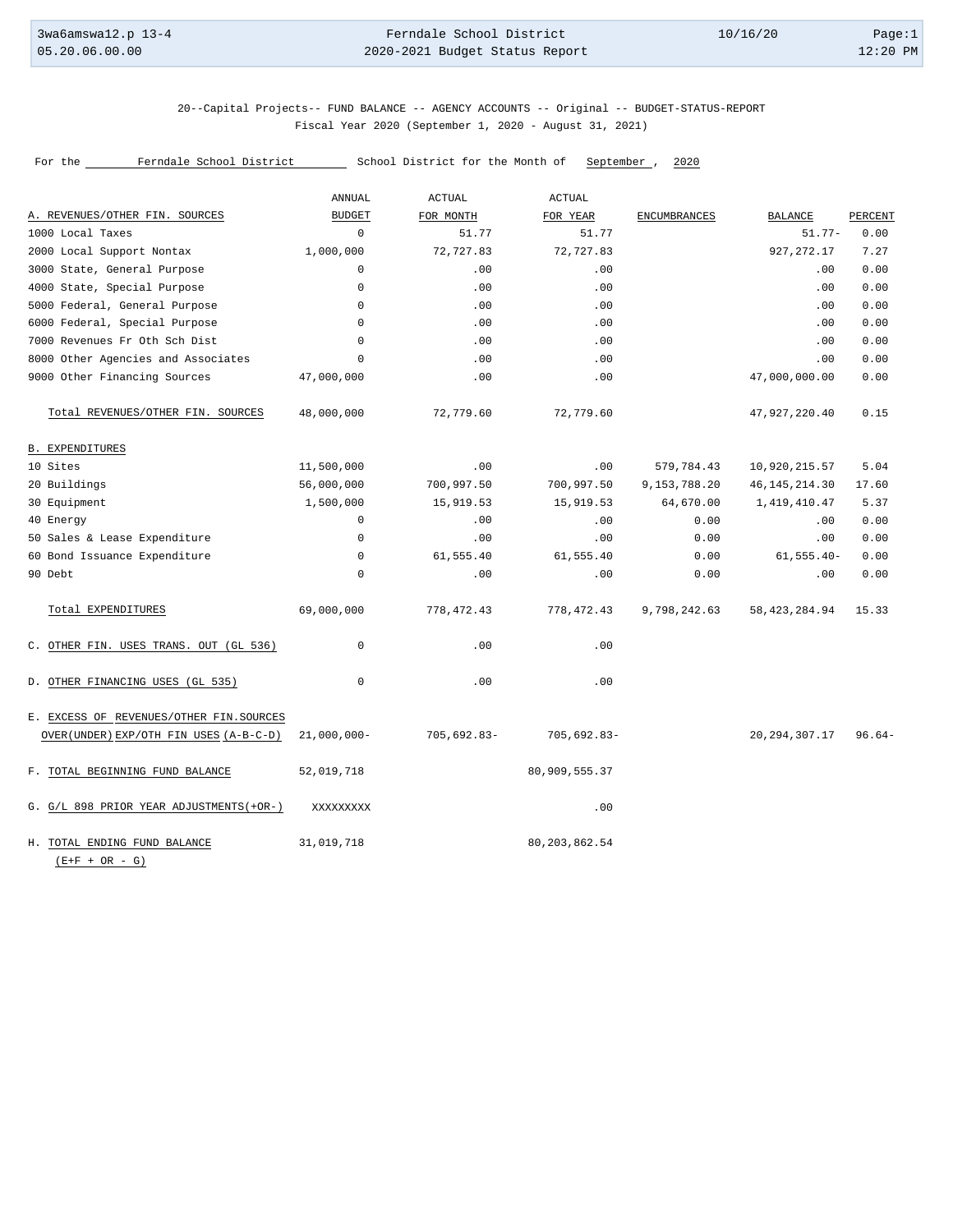| $\Omega$   | .00                                                                                               |
|------------|---------------------------------------------------------------------------------------------------|
| $\Omega$   | .00                                                                                               |
| $\Omega$   | .00                                                                                               |
|            | .00                                                                                               |
| $\Omega$   | .00                                                                                               |
| $\Omega$   | .00                                                                                               |
| 26,000,000 | 78,646,161.06                                                                                     |
| $\Omega$   | 230.29                                                                                            |
| $\Omega$   | 17, 141.25                                                                                        |
| $\Omega$   | .00                                                                                               |
| $\Omega$   | $1,357.83-$                                                                                       |
| 410,000    | 448, 373. 37                                                                                      |
| $\Omega$   | .00                                                                                               |
| $\Omega$   | .00                                                                                               |
| $\Omega$   | .00                                                                                               |
|            | 1,093,314.40                                                                                      |
| 0          | .00                                                                                               |
|            |                                                                                                   |
| 31,019,718 | 80, 203, 862.54                                                                                   |
|            | G/L 835 Restrictd For Arbitrage Rebate 3,609,718<br>$G/L$ 889 Assigned to Fund Purposes 1,000,000 |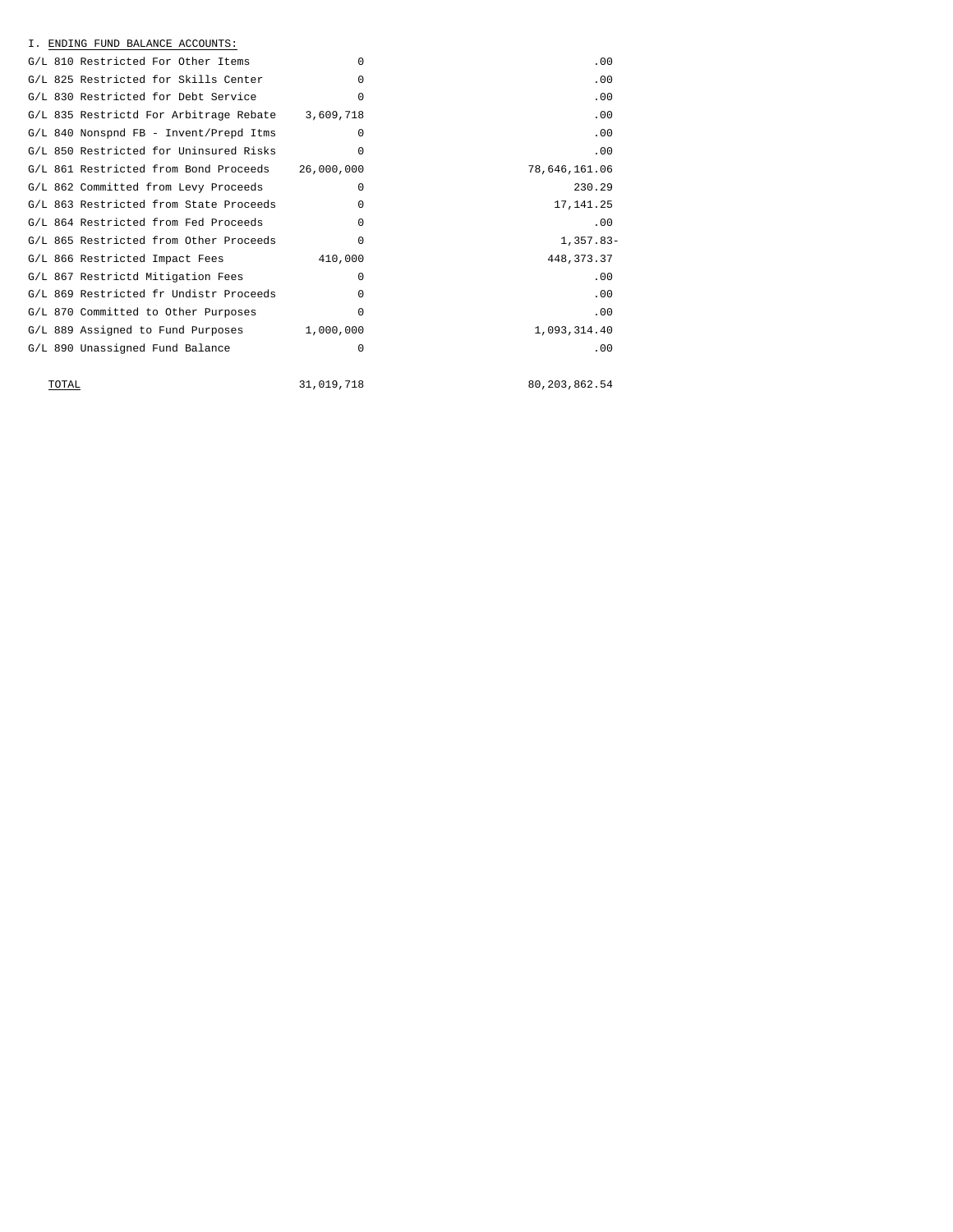### 30--Debt Service Fund-- FUND BALANCE -- AGENCY ACCOUNTS -- Original -- BUDGET-STATUS-REPORT Fiscal Year 2020 (September 1, 2020 - August 31, 2021)

|                                                                                      | ANNUAL        | <b>ACTUAL</b> | <b>ACTUAL</b>   |                     |                |         |
|--------------------------------------------------------------------------------------|---------------|---------------|-----------------|---------------------|----------------|---------|
| A. REVENUES/OTHER FIN. SOURCES                                                       | <b>BUDGET</b> | FOR MONTH     | FOR YEAR        | <b>ENCUMBRANCES</b> | <b>BALANCE</b> | PERCENT |
| 1000 Local Taxes                                                                     | 7,348,603     | 122,825.06    | 122,825.06      |                     | 7, 225, 777.94 | 1.67    |
| 2000 Local Support Nontax                                                            | 200,000       | 3,801.57      | 3,801.57        |                     | 196,198.43     | 1.90    |
| 3000 State, General Purpose                                                          | $\mathbf 0$   | .00           | .00             |                     | .00            | 0.00    |
| 5000 Federal, General Purpose                                                        | $\mathbf 0$   | .00           | .00             |                     | .00            | 0.00    |
| 9000 Other Financing Sources                                                         | $\mathbf 0$   | .00           | .00             |                     | .00            | 0.00    |
| Total REVENUES/OTHER FIN. SOURCES                                                    | 7,548,603     | 126,626.63    | 126,626.63      |                     | 7,421,976.37   | 1.68    |
| <b>B. EXPENDITURES</b>                                                               |               |               |                 |                     |                |         |
| Matured Bond Expenditures                                                            | 4,455,000     | .00           | .00             | 0.00                | 4,455,000.00   | 0.00    |
| Interest On Bonds                                                                    | 2,992,225     | .00           | .00             | 0.00                | 2,992,225.00   | 0.00    |
| Interfund Loan Interest                                                              | $\mathsf 0$   | .00           | .00             | 0.00                | .00            | 0.00    |
| Bond Transfer Fees                                                                   | $\mathbf 0$   | .00           | .00             | 0.00                | .00            | 0.00    |
| Arbitrage Rebate                                                                     | $\mathsf 0$   | .00           | .00             | 0.00                | .00            | 0.00    |
| Underwriter's Fees                                                                   | $\mathsf 0$   | .00           | .00             | 0.00                | .00            | 0.00    |
| Total EXPENDITURES                                                                   | 7,447,225     | .00           | .00             | 0.00                | 7,447,225.00   | 0.00    |
| C. OTHER FIN. USES TRANS. OUT (GL 536)                                               | $\mathbf 0$   | .00           | .00             |                     |                |         |
| D. OTHER FINANCING USES (GL 535)                                                     | $\mathbf 0$   | .00           | .00             |                     |                |         |
| E. EXCESS OF REVENUES/OTHER FIN. SOURCES<br>OVER (UNDER) EXPENDITURES<br>$(A-B-C-D)$ | 101,378       | 126,626.63    | 126,626.63      |                     | 25, 248.63     | 24.91   |
| F. TOTAL BEGINNING FUND BALANCE                                                      | 4,600,000     |               | 3, 168, 333.59  |                     |                |         |
| G. G/L 898 PRIOR YEAR ADJUSTMENTS (+OR-)                                             | XXXXXXXXX     |               | .00             |                     |                |         |
| H. TOTAL ENDING FUND BALANCE<br>$(E+F + OR - G)$                                     | 4,701,378     |               | 3, 294, 960. 22 |                     |                |         |
| I. ENDING FUND BALANCE ACCOUNTS:                                                     |               |               |                 |                     |                |         |
| G/L 810 Restricted for Other Items                                                   | $\mathbf 0$   |               | .00             |                     |                |         |
| G/L 830 Restricted for Debt Service                                                  | 4,701,378     |               | 3, 294, 960.22  |                     |                |         |
| G/L 835 Restrictd For Arbitrage Rebate                                               | $\mathsf 0$   |               | .00             |                     |                |         |
| G/L 870 Committed to Other Purposes                                                  | 0             |               | .00             |                     |                |         |
| G/L 889 Assigned to Fund Purposes                                                    | $\mathsf 0$   |               | .00             |                     |                |         |
| G/L 890 Unassigned Fund Balance                                                      | $\mathsf 0$   |               | .00             |                     |                |         |
| TOTAL                                                                                | 4,701,378     |               | 3, 294, 960.22  |                     |                |         |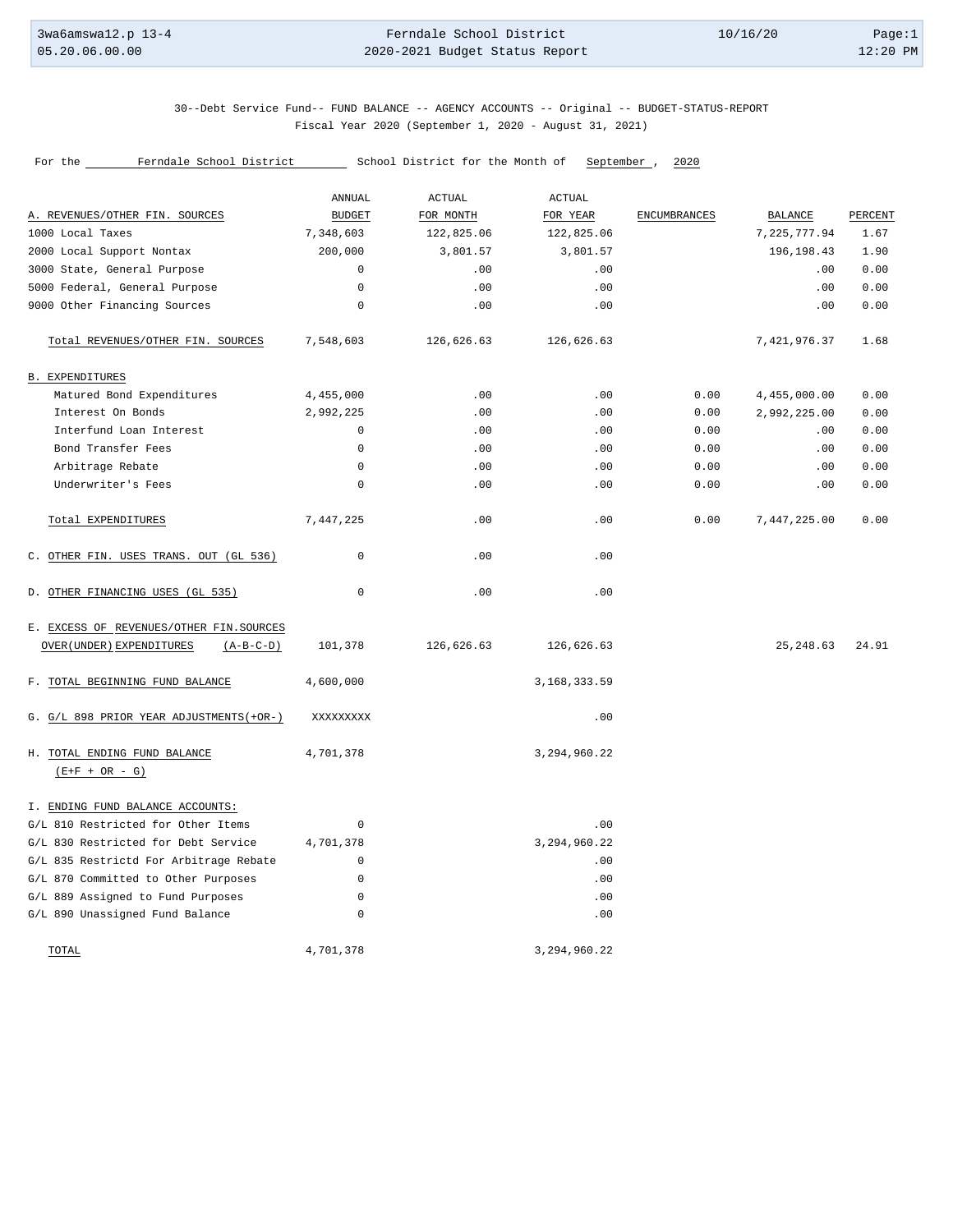40--Associated Student Body Fund-- FUND BALANCE -- AGENCY ACCOUNTS -- Original -- BUDGET-STATUS-REPORT Fiscal Year 2020 (September 1, 2020 - August 31, 2021)

|                                                | ANNUAL        | <b>ACTUAL</b> | <b>ACTUAL</b> |                     |                        |         |
|------------------------------------------------|---------------|---------------|---------------|---------------------|------------------------|---------|
| A. REVENUES                                    | <b>BUDGET</b> | FOR MONTH     | FOR YEAR      | <b>ENCUMBRANCES</b> | BALANCE                | PERCENT |
| 1000 General Student Body                      | 214,200       | 1,797.04      | 1,797.04      |                     | 212,402.96             | 0.84    |
| 2000 Athletics                                 | 103,000       | 65.00         | 65.00         |                     | 102,935.00             | 0.06    |
| 3000 Classes                                   | 6,000         | .00           | .00           |                     | 6,000.00               | 0.00    |
| 4000 Clubs                                     | 375,500       | 3,809.00      | 3,809.00      |                     | 371,691.00             | 1.01    |
| 6000 Private Moneys                            | 14,000        | 300.00        | 300.00        |                     | 13,700.00              | 2.14    |
| Total REVENUES                                 | 712,700       | 5,971.04      | 5,971.04      |                     | 706,728.96             | 0.84    |
| <b>B. EXPENDITURES</b>                         |               |               |               |                     |                        |         |
| 1000 General Student Body                      | 164,000       | 9,764.72      | 9,764.72      | 17,391.66           | 136,843.62             | 16.56   |
| 2000 Athletics                                 | 119,300       | 4,978.24      | 4,978.24      | 760.90              | 113,560.86             | 4.81    |
| 3000 Classes                                   | 4,750         | .00           | .00           | 38.23               | 4,711.77               | 0.80    |
| 4000 Clubs                                     | 366,600       | 985.54        | 985.54        | 17,099.20           | 348,515.26             | 4.93    |
| 6000 Private Moneys                            | 10,000        | .00           | .00           | 0.00                | 10,000.00              | 0.00    |
| Total EXPENDITURES                             | 664,650       | 15,728.50     | 15,728.50     | 35,289.99           | 613,631.51             | 7.68    |
| C. EXCESS OF REVENUES                          |               |               |               |                     |                        |         |
| OVER (UNDER) EXPENDITURES<br>$(A-B)$           | 48,050        | $9,757.46 -$  | $9,757.46 -$  |                     | $57,807.46 - 120.31 -$ |         |
| D. TOTAL BEGINNING FUND BALANCE                | 414,651       |               | 393,545.83    |                     |                        |         |
| E. G/L 898 PRIOR YEAR ADJUSTMENTS (+OR-)       | XXXXXXXXX     |               | .00           |                     |                        |         |
| F. TOTAL ENDING FUND BALANCE<br>$C+D + OR - E$ | 462,701       |               | 383,788.37    |                     |                        |         |
| G. ENDING FUND BALANCE ACCOUNTS:               |               |               |               |                     |                        |         |
| G/L 810 Restricted for Other Items             | $\mathbf 0$   |               | .00           |                     |                        |         |
| G/L 819 Restricted for Fund Purposes           | 429,160       |               | 350,247.01    |                     |                        |         |
| G/L 840 Nonspnd FB - Invent/Prepd Itms         | 33,541        |               | 33,541.36     |                     |                        |         |
| G/L 850 Restricted for Uninsured Risks         | 0             |               | .00           |                     |                        |         |
| G/L 870 Committed to Other Purposes            | 0             |               | .00           |                     |                        |         |
| G/L 889 Assigned to Fund Purposes              | 0             |               | .00           |                     |                        |         |
| G/L 890 Unassigned Fund Balance                | $\mathsf 0$   |               | .00           |                     |                        |         |
| TOTAL                                          | 462,701       |               | 383,788.37    |                     |                        |         |